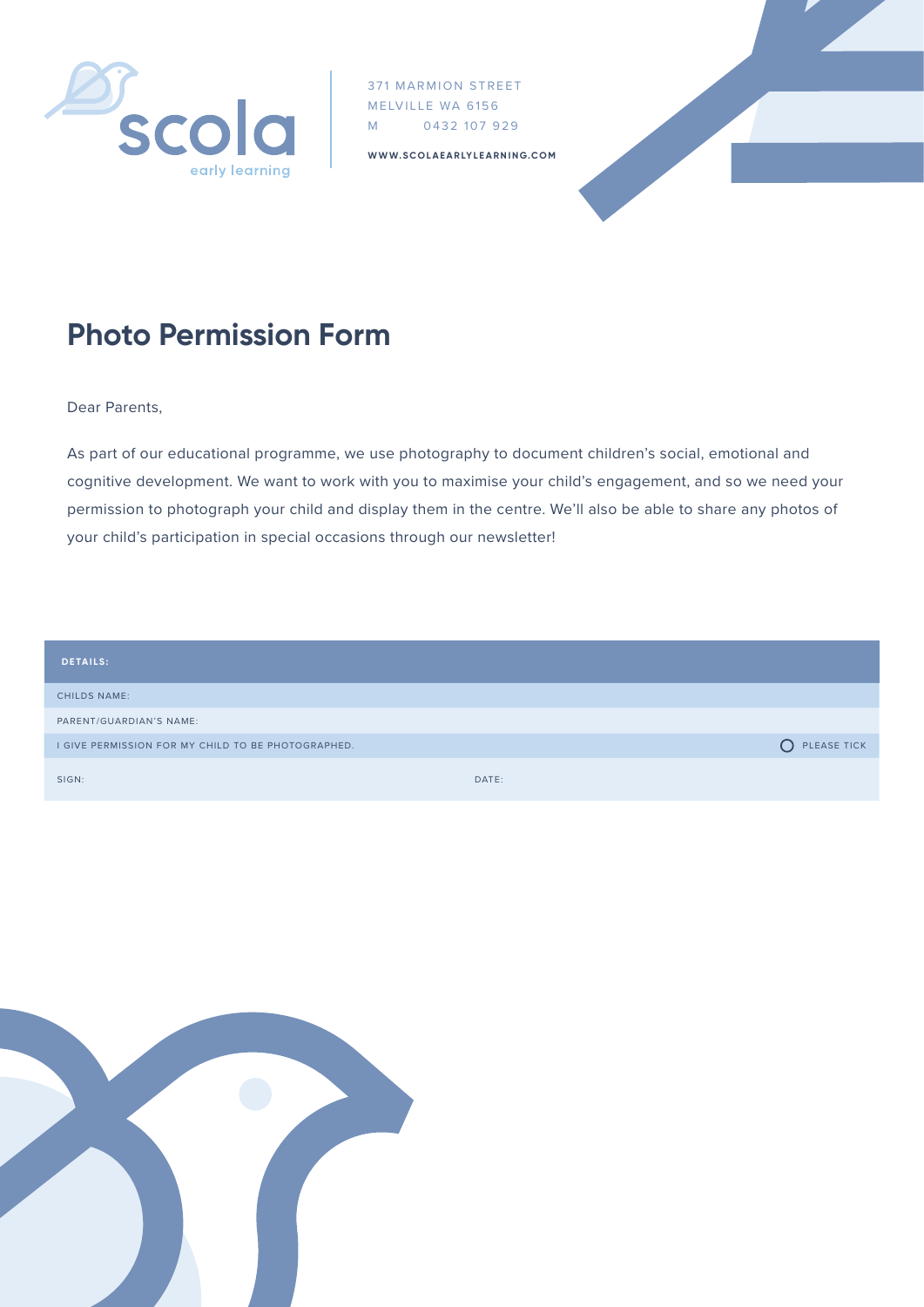

371 MARMION STREET MELVILLE WA 6156 M 0432 107 929

**WWW.SCOLAEARLYLEARNING.COM**



## **Digital Use Permission Form**

Dear Parents,

Photography and videography are our chosen methods of documenting your child's progress in advancing through our programme. We'd love to share these with you via our various social media platforms, and through the gallery on our website. In order to do this, we need your permission and will endeavour to work collaboratively with you to guarantee your child's happiness!

| <b>DETAILS:</b>                                    |       |               |
|----------------------------------------------------|-------|---------------|
| <b>CHILDS NAME:</b>                                |       |               |
| PARENT/GUARDIAN'S NAME:                            |       |               |
| I GIVE PERMISSION FOR MY CHILD TO BE PHOTOGRAPHED. |       | O PLEASE TICK |
| SIGN:                                              | DATE: |               |